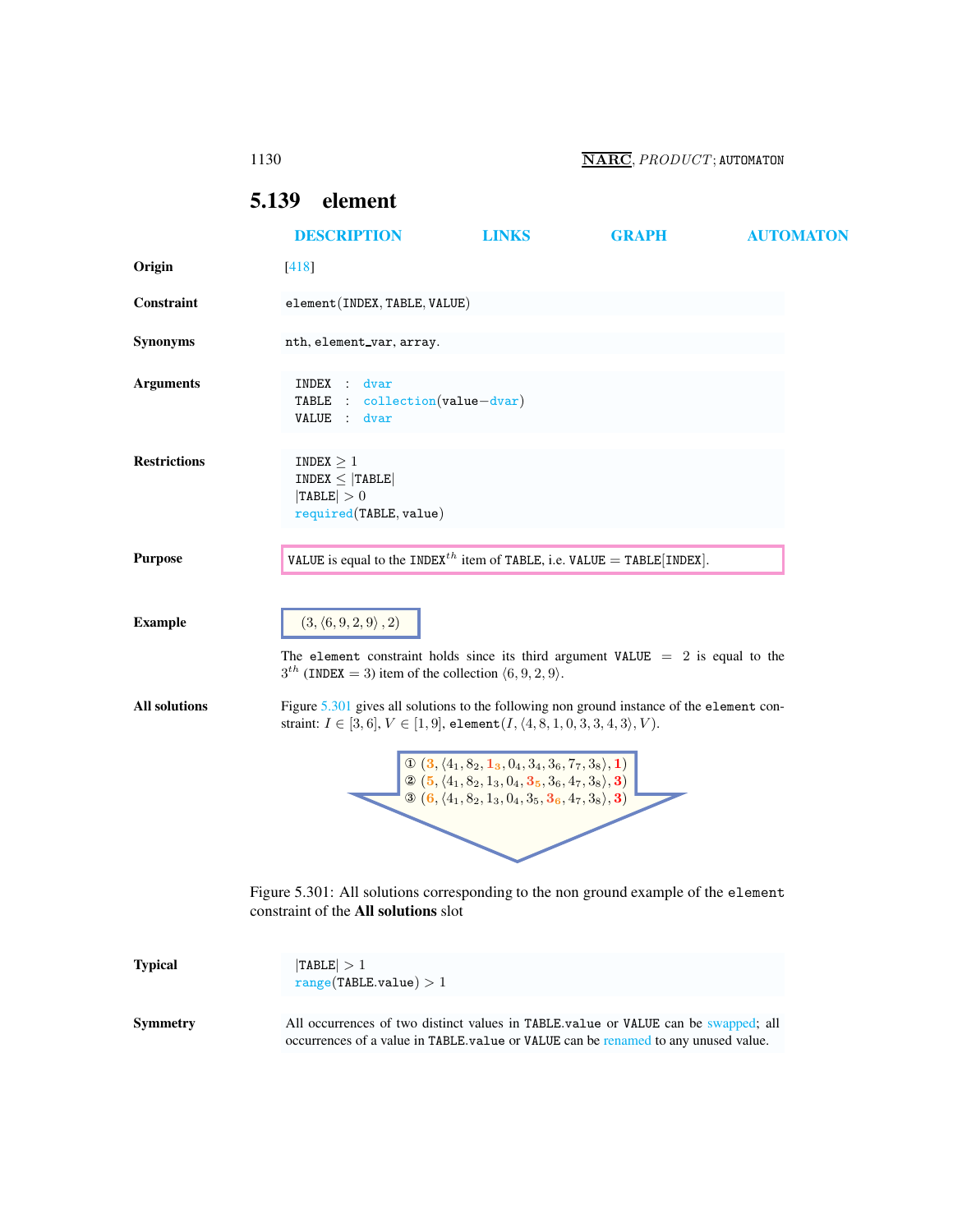<span id="page-1-0"></span>

| Arg. properties |                                                                                                                                                                                                                                                                                                                                   |  |  |
|-----------------|-----------------------------------------------------------------------------------------------------------------------------------------------------------------------------------------------------------------------------------------------------------------------------------------------------------------------------------|--|--|
|                 | • Functional dependency: VALUE determined by INDEX and TABLE.                                                                                                                                                                                                                                                                     |  |  |
|                 | • Suffix-extensible wrt. TABLE.                                                                                                                                                                                                                                                                                                   |  |  |
| <b>Usage</b>    | See Usage slot of elem.                                                                                                                                                                                                                                                                                                           |  |  |
| <b>Remark</b>   | In the original element constraint of CHIP the index attribute was not explicitly present<br>in the table of values. It was implicitly defined as the position of a value in the previous<br>table.                                                                                                                               |  |  |
|                 | Within some systems (e.g., Gecode), the index of the first entry of the table TABLE corre-<br>sponds to 0 rather than to 1.                                                                                                                                                                                                       |  |  |
|                 | When the first entry of the table TABLE corresponds to a value $p$ that is different from 1<br>we can still use the element constraint. We use the reformulation $I = J - p + 1 \wedge$<br>element(I, TABLE, V), where I and J are domain variables respectively ranging from 1<br>to $ TABLE $ and from p to $p +  TABLE  - 1$ . |  |  |
|                 | The element constraint is called nth in Choco (http://choco.sourceforge.net/).<br>It is also sometimes called element_var when the second argument corresponds to a table<br>of variables.                                                                                                                                        |  |  |
|                 | The case constraint $[99]$ is a generalisation of the element constraint, where the table is<br>replaced by a directed acyclic graph describing the set of solutions: there is a one to one<br>correspondence between the solutions and the paths from the unique source of the dag to<br>its leaves.                             |  |  |
| <b>Systems</b>  | nth in Choco, element in Gecode, element in JaCoP, element in MiniZinc,<br>element in SICStus.                                                                                                                                                                                                                                    |  |  |
| See also        | common keyword:<br>elem_from_to,<br>element_greatereq,<br>element_lesseq,<br>element_matrix, element_product, element_sparse(array constraint), elementn,<br>elements_sparse, in_relation, stage_element, sum (data constraint).                                                                                                  |  |  |
|                 | generalisation: cond_lex_cost (variable replaced by tuple of variables).                                                                                                                                                                                                                                                          |  |  |
|                 | implied by: elem.                                                                                                                                                                                                                                                                                                                 |  |  |
|                 | implies: elem.                                                                                                                                                                                                                                                                                                                    |  |  |
|                 | <b>related:</b> twin ((pairs linked by an element with the same table)).                                                                                                                                                                                                                                                          |  |  |
|                 | system of constraints: elements.                                                                                                                                                                                                                                                                                                  |  |  |
|                 | uses in its reformulation: cycle,<br>elements_alldifferent, sort_permutation,<br>tree_range, tree_resource.                                                                                                                                                                                                                       |  |  |
| <b>Keywords</b> | characteristic of a constraint:<br>automaton without counters,<br>core.<br>automaton.<br>reified automaton constraint, derived collection.                                                                                                                                                                                        |  |  |
|                 | constraint arguments: pure functional dependency.                                                                                                                                                                                                                                                                                 |  |  |
|                 | constraint network structure: centered cyclic(2) constraint network(1).                                                                                                                                                                                                                                                           |  |  |
|                 | constraint type: data constraint.                                                                                                                                                                                                                                                                                                 |  |  |
|                 | filtering: arc-consistency.                                                                                                                                                                                                                                                                                                       |  |  |
|                 | heuristics: labelling by increasing cost, regret based heuristics.                                                                                                                                                                                                                                                                |  |  |
|                 |                                                                                                                                                                                                                                                                                                                                   |  |  |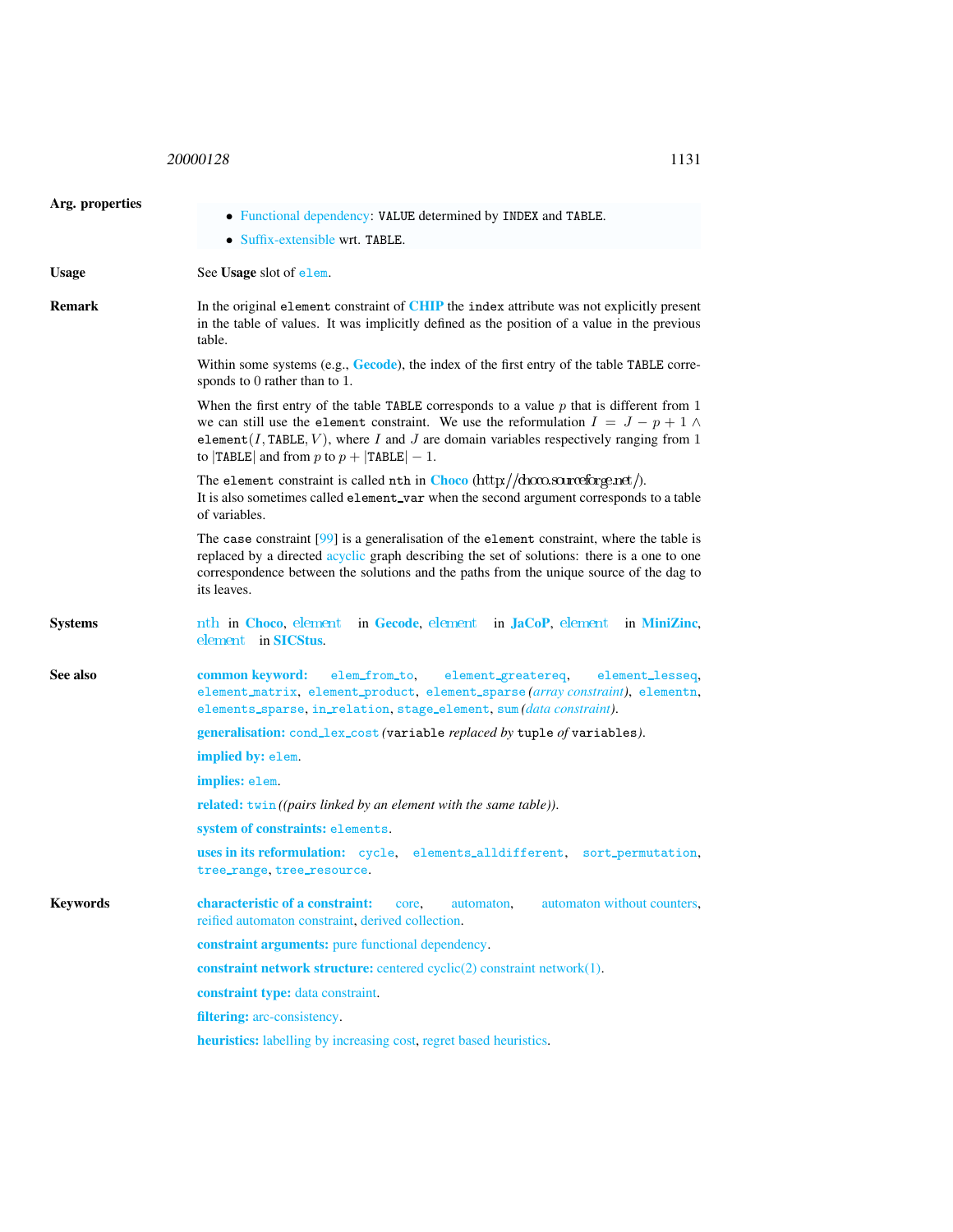modelling: array constraint, table, functional dependency, variable indexing, variable subscript, disjunction, assignment to the same set of values, assignment to the same set of values, sequence dependent set-up.

modelling exercises: assignment to the same set of values, sequence dependent set-up, zebra puzzle.

puzzles: zebra puzzle.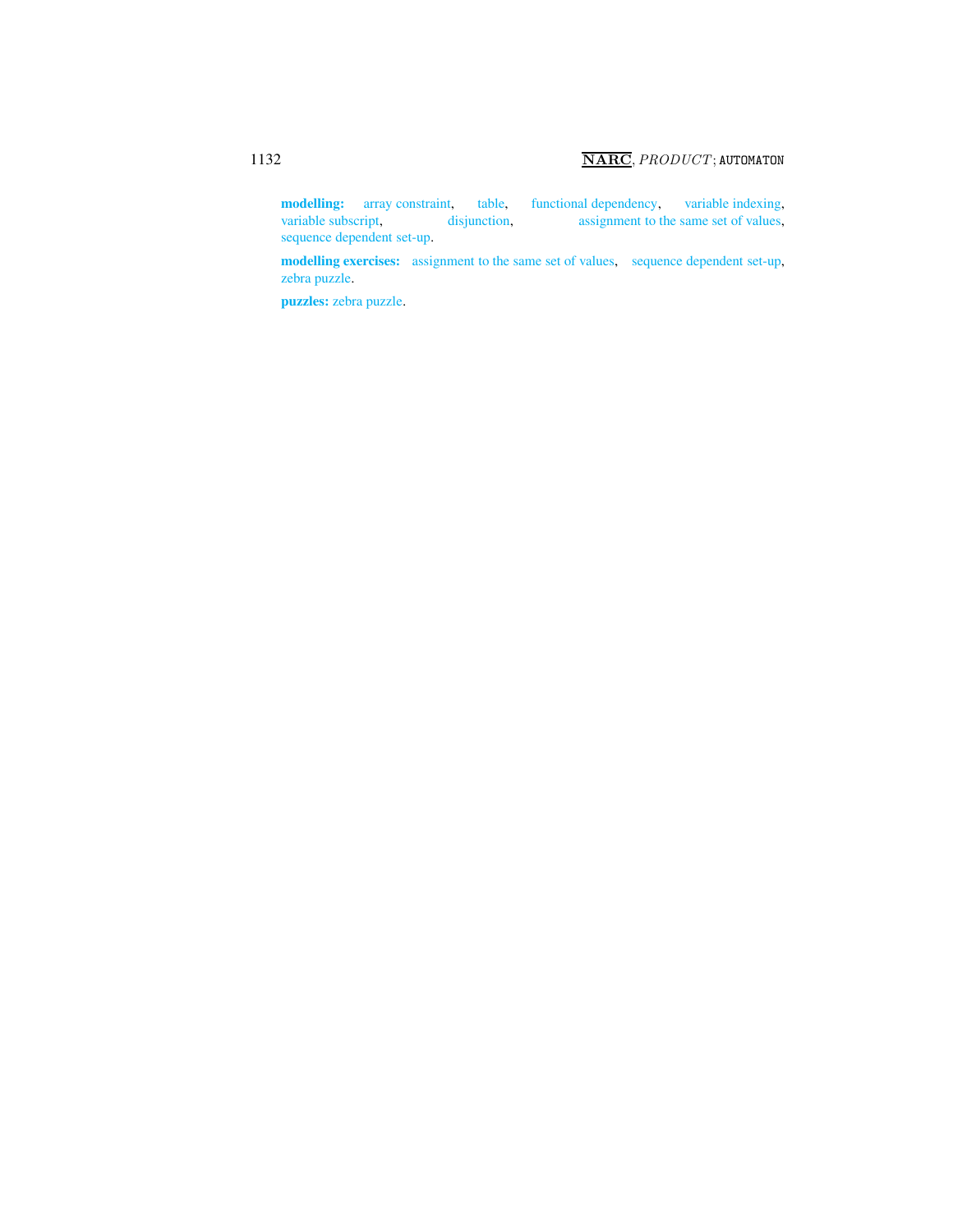<span id="page-3-0"></span>

| <b>Derived Collection</b> | ITEM-collection(index-dvar, value-dvar),<br>[item(index - INDEX, value - VALUE)]<br>col |
|---------------------------|-----------------------------------------------------------------------------------------|
| Arc input(s)              | <b>ITEM TABLE</b>                                                                       |
| Arc generator             | $PRODUCT \rightarrow collection(\texttt{item}, \texttt{table})$                         |
| Arc arity                 | 2                                                                                       |
| Arc constraint $(s)$      | $\bullet$ item.index = table.key<br>$\bullet$ item.value = table.value                  |
| Graph property(ies)       | $NARC = 1$                                                                              |

Graph model The original element constraint with three arguments. We use the derived collection ITEM for putting together the INDEX and VALUE parameters of the element constraint. Within the arc constraint we use the implicit attribute key that associates to each item of a collection its position within the collection.

> Parts (A) and (B) of Figure [5.302](#page-3-1) respectively show the initial and final graph associated with the Example slot. Since we use the NARC graph property, the unique arc of the final graph is stressed in bold.



<span id="page-3-1"></span>Figure 5.302: Initial and final graph of the element constraint

Signature Because of the first condition of the arc constraint the final graph cannot have more than one arc. Therefore we can rewrite  $NARC = 1$  to  $NARC \ge 1$  and simplify  $\overline{NARC}$  to NARC.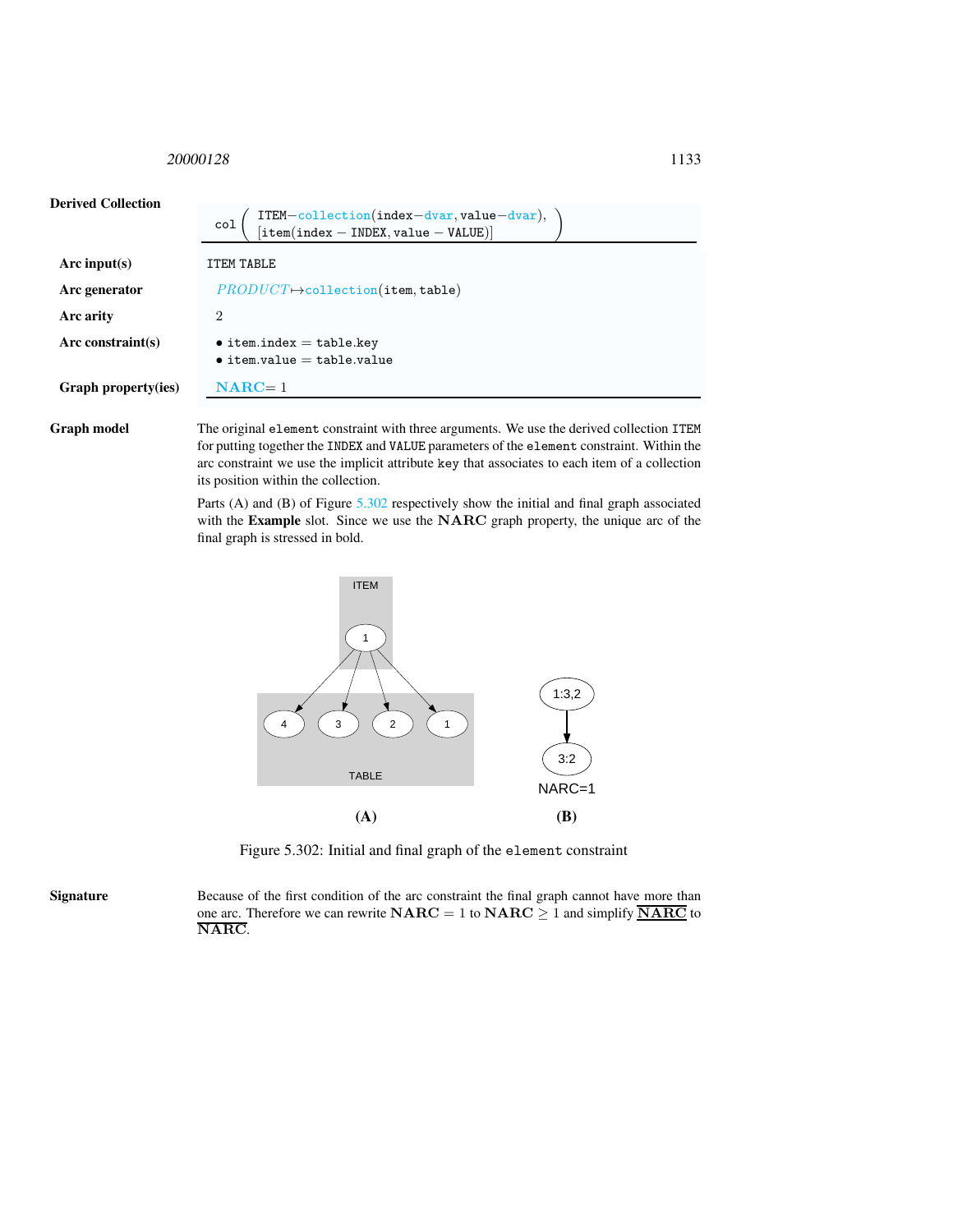Automaton Figure [5.303](#page-4-1) depicts the automaton associated with the element constraint. Let VALUE<sub>i</sub> be the value attribute of item  $i$  of the TABLE collection. To each triple (INDEX, VALUE, VALUE<sub>i</sub>) corresponds a 0-1 signature variable  $S_i$  as well as the following signature constraint: (INDEX =  $i \wedge$  VALUE = VALUE<sub>i</sub>)  $\Leftrightarrow S_i$ .

<span id="page-4-0"></span>

<span id="page-4-1"></span>Figure 5.303: Automaton of the element(INDEX, TABLE, VALUE) constraint (once one finds the right index and value in the table, one switches from the initial state  $s$  to the accepting state  $t$ )



Figure 5.304: Hypergraph of the reformulation corresponding to the automaton of the element constraint

**Quiz** 

# EXERCISE 1 (checking whether [a](#page-4-2) ground instance holds or not)<sup>*a*</sup>

- A. Does the constraint element  $(0, \langle 5, 1, 4, 8, 1 \rangle, 5)$  hold?
- **B.** Does the constraint element  $(3, \langle 8, 2, 4, 3 \rangle, 4)$  hold?
- **C.** Does the constraint element( $5$ ,  $\langle 0, 1, 2, 3, 4, 5 \rangle$ , 5) hold?

<span id="page-4-2"></span><sup>&</sup>lt;sup>*a*</sup>Hint: go back to the definition of element.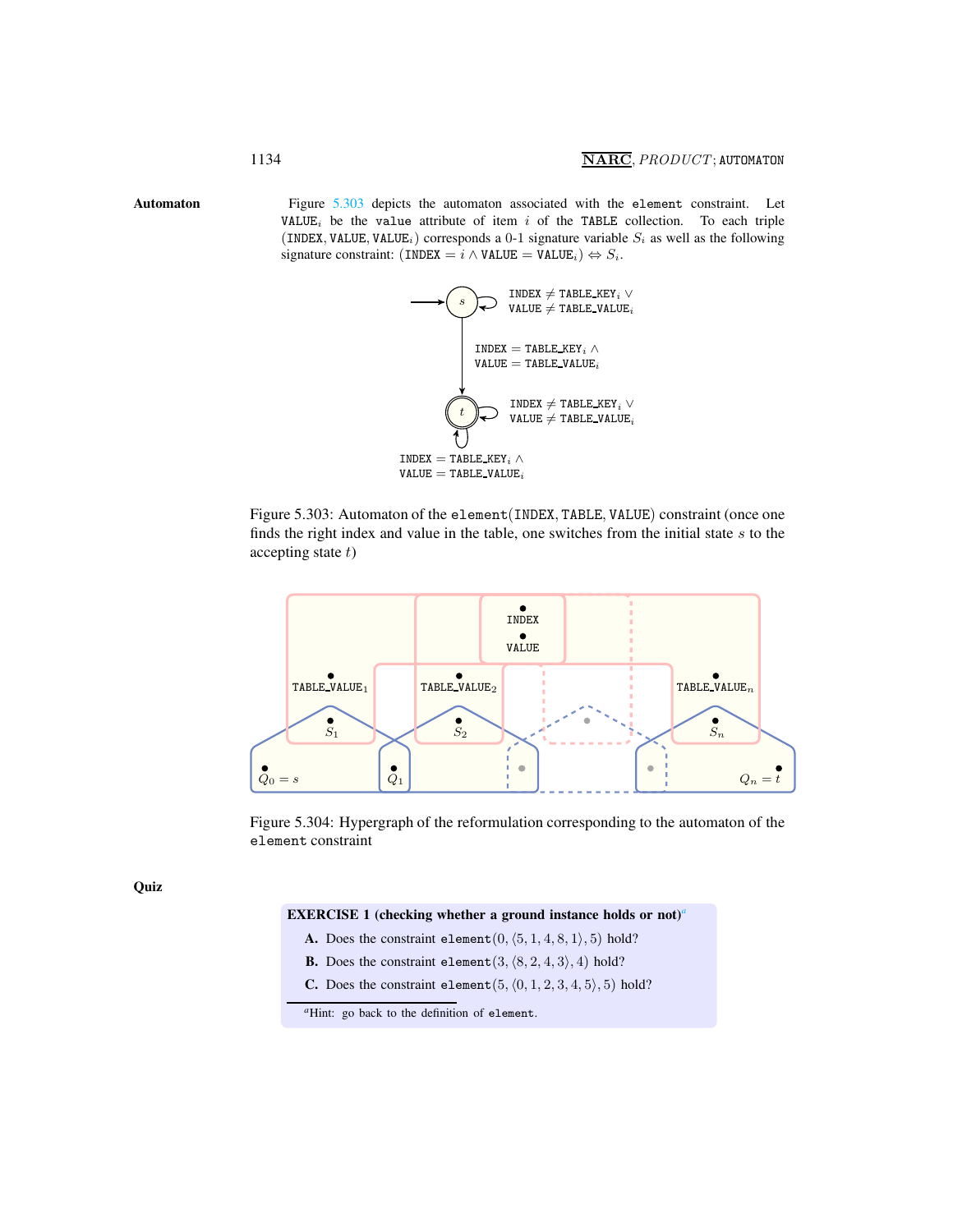# EXERCISE 2 (finding [a](#page-5-0)ll solutions)<sup>*a*</sup>

Give all the solutions to the constraint:

 $\sqrt{ }$  $\left\vert \right\vert$  $\mathcal{L}$  $I \in [2, 6],$  $V \in [0, 5],$ element $(I,\langle 0, 2, 9, 5, 9, 2, 3, 9\rangle, V)$ .

<sup>a</sup>Hint: follow the order induced by the functional dependency between the arguments of element, enumerate solutions in lexicographic order.

#### EXERCISE 3 (finding all solutions)*[a](#page-5-1)*

<span id="page-5-0"></span>Give all the solutions to the constraint:

 $\sqrt{ }$  $\int$  $\overline{\mathcal{L}}$  $I \in [2, 3]$ ,  $V_1 \in [5, 5], V_2 \in [3, 5], V_3 \in [0, 3],$  $V \in [1, 2],$ element $(I,\langle V_1,V_2, V_3\rangle, V)$ .

*<sup>a</sup>*Hint: first find the feasible values of the first argument, then enumerate solutions in lexicographic order.

# EXERCISE 4 (identifying infeasible values)*[a](#page-5-2)*

<span id="page-5-1"></span>Identify all variable-value pairs  $(V_i, val)$   $(0 \le i \le 3)$ , such that the following constraint has no solution when value val is assigned to variable  $V_i$ :

 $\sqrt{ }$  $\left\vert \right\vert$  $\mathcal{L}$  $V_0 \in [2, 3], V_1 \in [2, 4],$  $V_2 \in [0, 4], V_3 \in [3, 5],$ element $(V_0,\langle V_1, 0, V_2, 6\rangle, V_3).$ 

*<sup>a</sup>*Hint: first find the feasible values of the first argument, then filter the other variables.

#### EXERCISE 5 (v[a](#page-5-3)riable-based degree of violation)<sup>*a*</sup>

<span id="page-5-2"></span>Compute the varia[b](#page-5-4)le-based degree of violation<sup> $b$ </sup> of the following constraints:

A. element $(0, \langle 2, 2, 2, 2 \rangle, 2),$ 

**B.** element(3,  $\langle 3, 1, 5, 2, 7 \rangle, 4$ ),

C. element $(8, \langle 5, 5, 8, 5, 5, 0, 7 \rangle, 2)$ .

*<sup>a</sup>*Hint: take advantage of the functional dependency.

<span id="page-5-4"></span><span id="page-5-3"></span>*<sup>b</sup>*Given a constraint for which all variables are fixed, the *variable-based degree of violation* is the minimum number of variables to assign differently in order to satisfy the constraint.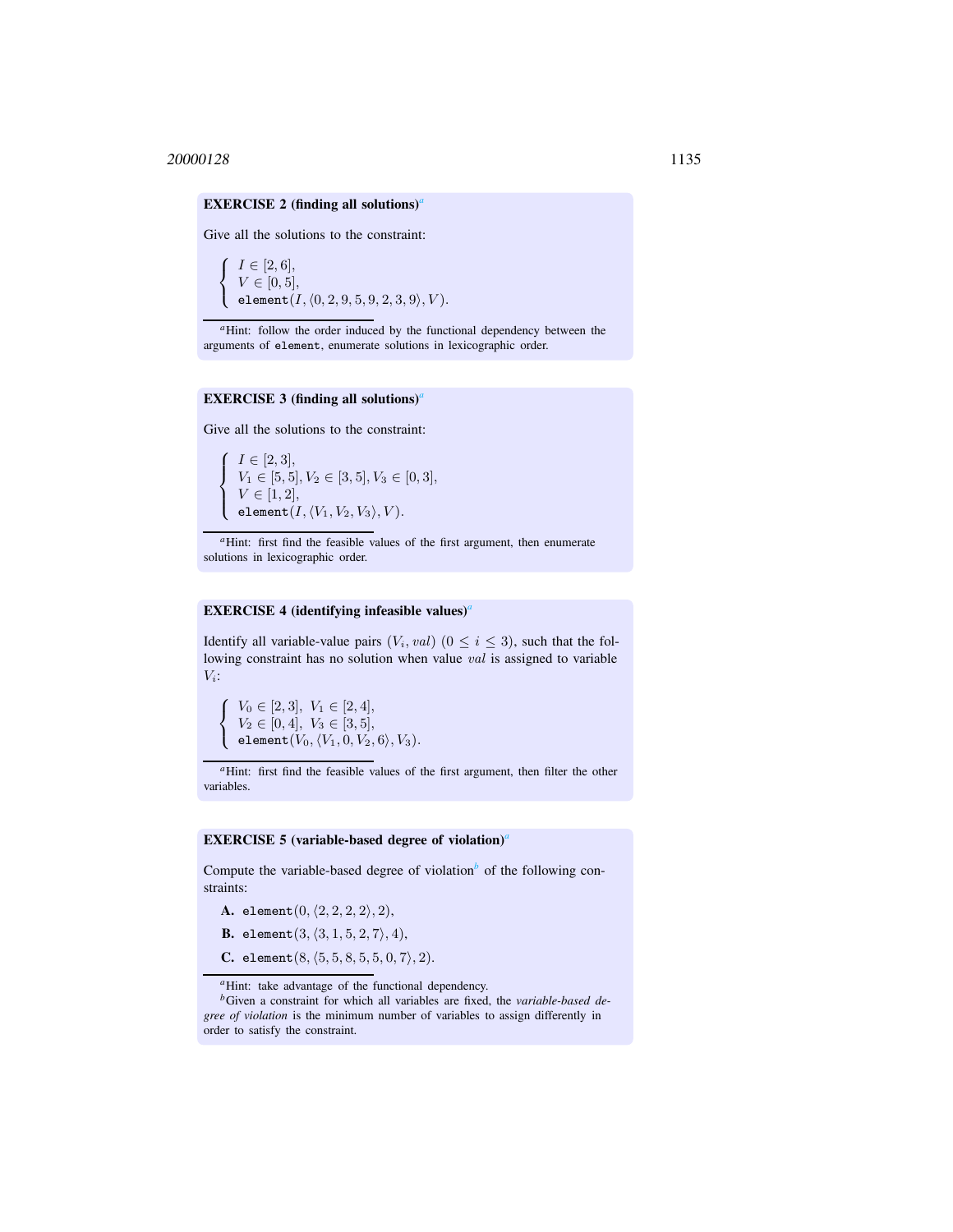# EXERCISE 6 (using ent[a](#page-6-0)ilment for counting)<sup>4</sup>

- **A.** Given an element $(i, \langle t_1, t_2, \ldots, t_n \rangle, v)$  constraint where i,  $t_1, t_2, \ldots, t_n$ , v are variables, what is the minimum number of varia[b](#page-6-1)les to fix in order to achieve entailment.<sup>*b*</sup> We assume that the constraint has at least one solution.
- B. Exploit entailment in order to compute the number of solutions to the constraint  $i \in [1, 3], v_1 \in [0, 1], v_2 \in [1, 9], v_3 \in [3, 5],$  $v \in [2, 7]$ , element $(i, \langle v_1, v_2, v_3 \rangle, v)$ .

*<sup>a</sup>*Hint: take advantage of the functional dependency, use a case analysis on the first argument.

*<sup>b</sup>*A constraint is *entailed* if and only if it is for sure satisfied even though some of its variables are not fixed.

# <span id="page-6-0"></span>EXERCISE 7 (modelling with [a](#page-6-2)n unconstrained index)<sup>*a*</sup>

<span id="page-6-1"></span>What does the element constraint model when its first argument, the index, is unconstrained?

<sup>a</sup>Hint: how would one define the set of solutions of the third argument?

# <span id="page-6-2"></span>EXERCISE 8 (modelling [a](#page-6-3)n index starting at 0)<sup>a</sup>

Given a table t whose entries are indexed at  $[0, n]$  model the requirement  $v = t[i].$ 

*<sup>a</sup>*Hint: make a shift.

# <span id="page-6-3"></span>EXERCISE 9 (modelling indirection)<sup>*[a](#page-6-4)*</sup>

Given a table  $t$  whose entries vary between 1 and 9, model the requirement  $v = t[t[i]]$  as one or several constraints. What is the implicit assumption we have on the entries of the table?

*<sup>a</sup>*Hint: use more than one constraint.

#### <span id="page-6-4"></span>SOLUTION TO EXERCISE 1

- A. *No, since value the first argument starts at index* 1*.*
- B. *Yes, since the third entry of the table is equal to* 4*.*
- C. *No, since the fifth entry is equal to* 4 *(and not to* 5*).*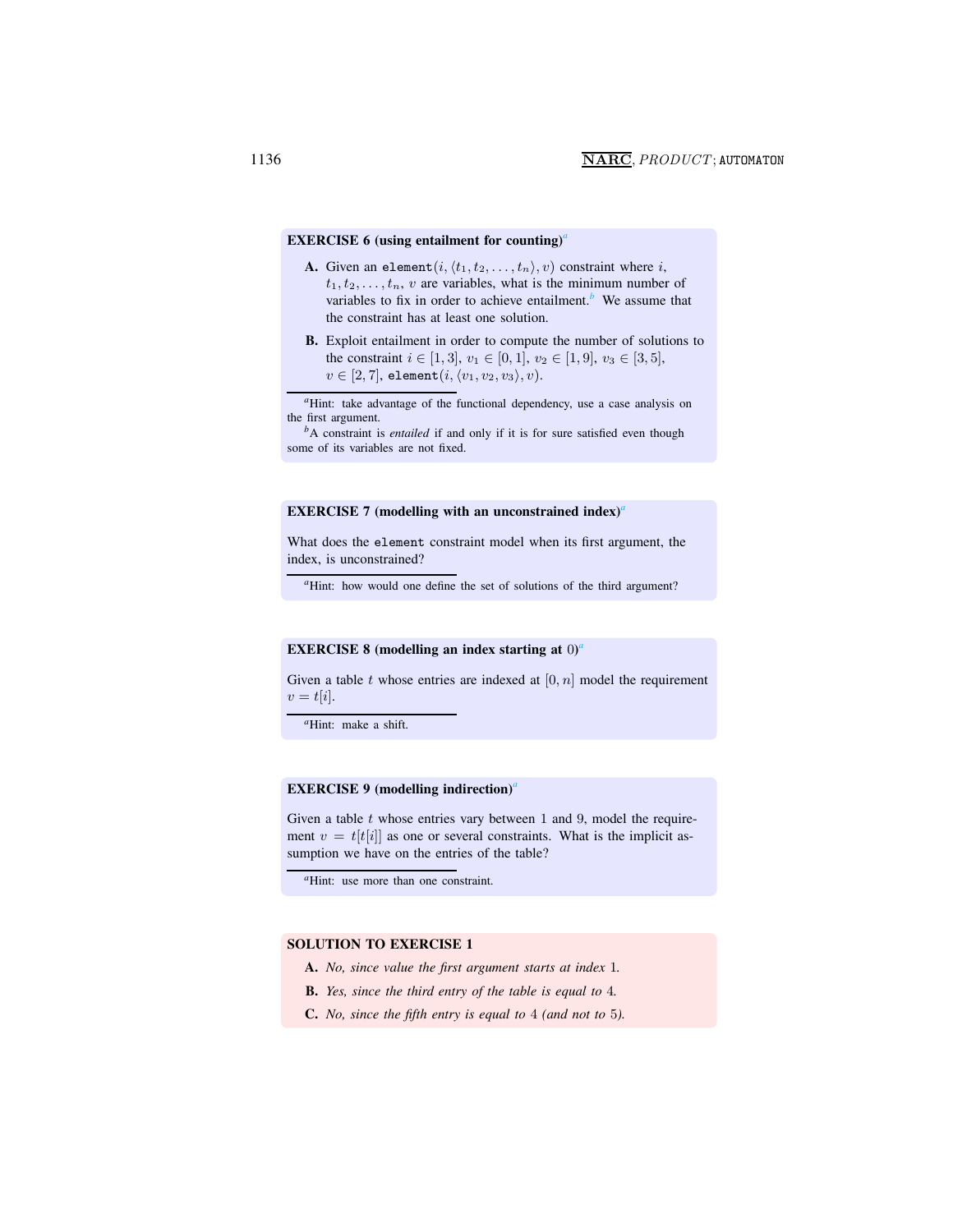

- 1. *The active entries of the table are located between index* 2 *and* 6*, as shown in bold by*  $\langle 0_1, 2_2, 9_3, 5_4, 9_5, 2_6, 3_7, 9_8 \rangle$ *.*
- 2. *Among these entries we restrict ourselves to those entries for which the value is located in the domain of variable V, i.e. in interval* [0, 5]*. The remaining entries are shown in bold, i.e.*  $\langle 0_1, 2_2, 9_3, 5_4, 9_5, 2_6, 3_7, 9_8 \rangle.$
- 3. *This leads to the three solutions*  $I = 2$   $V = 2$ ,  $I = 4$   $V = 5$  *and*  $I = 6$   $V = 2$ .

#### SOLUTION TO EXERCISE 3



- 1. *Since the domain of* V<sup>2</sup> *which is located at the second entry of the table does not intersect the domain of* V *(the third argument), the index variable* I *(the first argument) can not be assigned value* 2*, and is therefore fixed to* 3*.*
- 2. *Since* I *is fixed to* 3 *we have that*  $V = V_3$ *. Consequently* V *and* V<sup>3</sup> *are assigned a same value that belongs to the intersection of their respective domains, i.e.*  $[0, 3] \cap [1, 2] = [1, 2]$ *.*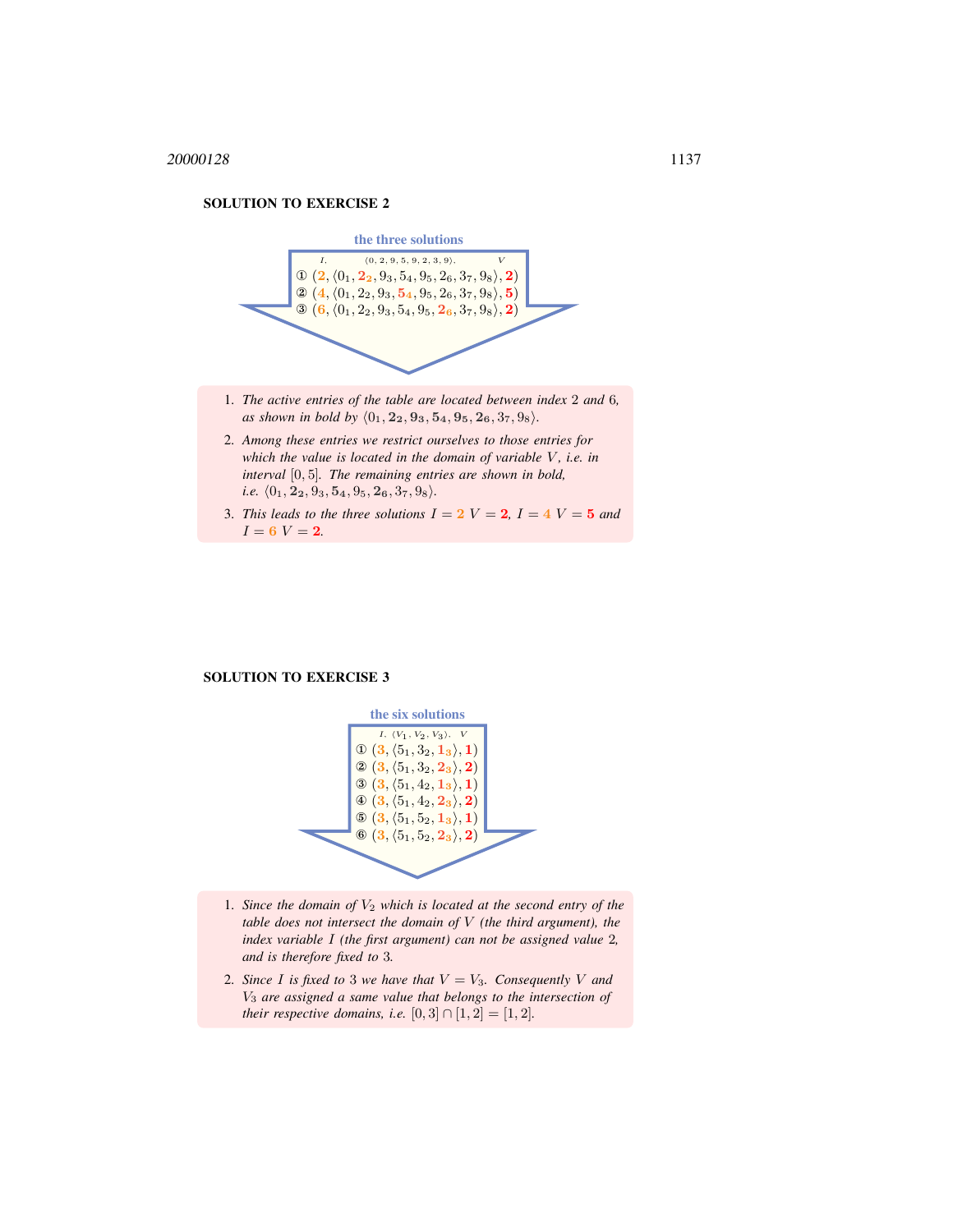

- 1. *In part* (A) we give the initial domains of the index variable  $(V_0)$ *, of the first and third entries of the table* (V1, V2)*, and of the third argument of the* element *constraint* (V3)*.*
- 2. In part  $(B)$  we prune the index variable  $V_0$ . On the one hand, it *can not be assigned value* 2 *since the second entry of the table is set to* 0*, and* 0 *does not belong to the domain of* V3*, see* ×*. On the other hand, it can be assigned value* 3 *since*  $dom(V_2) \cap dom(V_3) \neq \emptyset$ .
- 3. *Finally in part* (C) *we remove those values that contradict the fact that*  $V_2 = V_3$ *, see*  $\times$ .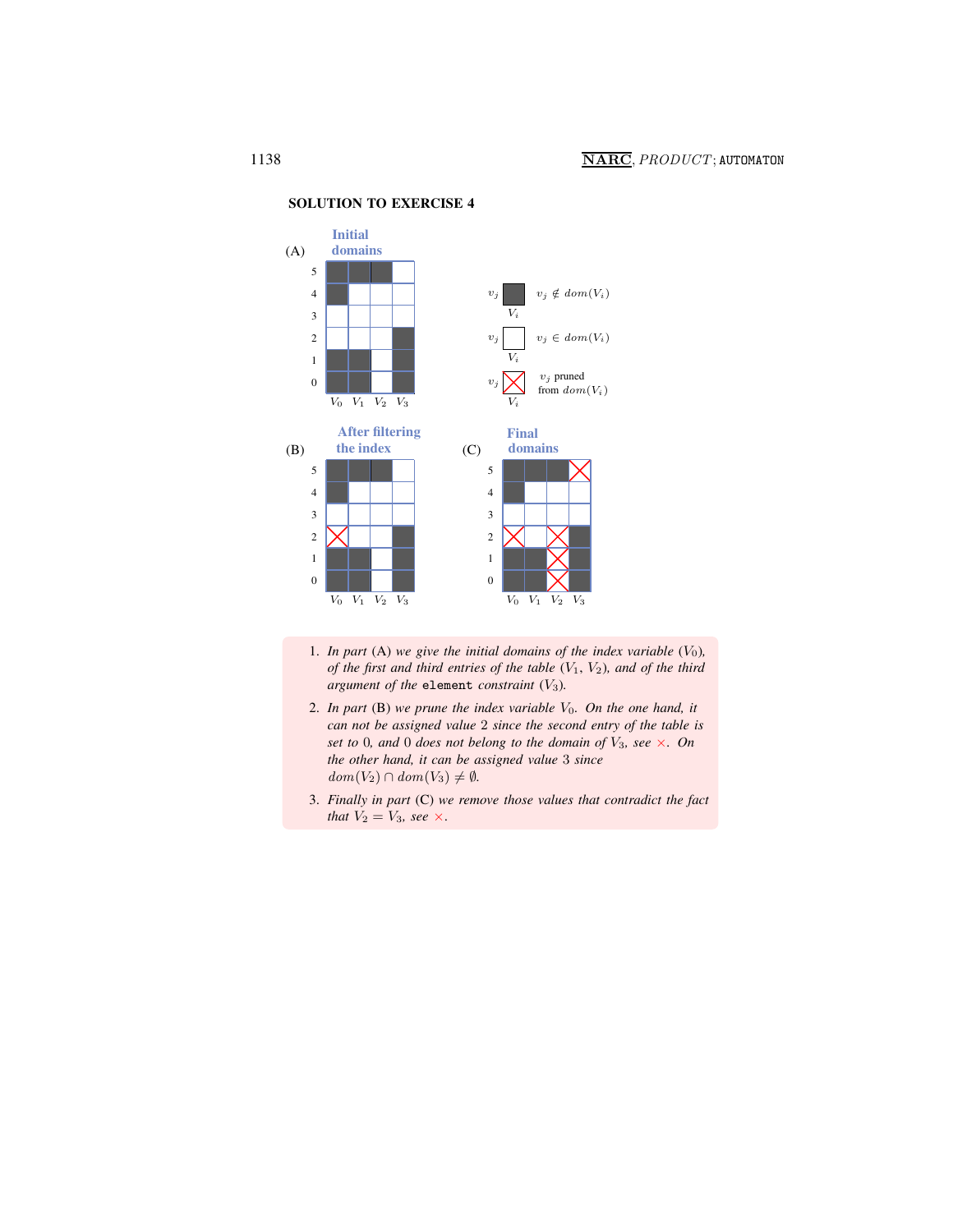A. *The degree of violation is equal to* 1 *since we only need to change the index from* 0 *(because* 0 *is not an allowed value for the index) to any integer value in* [1, 4]*.*

> element(  $\overline{0}$ ,  $\langle 2, 2, 2, 2 \rangle, 2)$

1

B. *The degree of violation is equal to* 1 *since we only need to change the third entry of the table to* 4 *(or to switch the third argument from* 4 *to* 5*).*

> $\mathtt{element}(3, \langle 3, 1,$  $\vert 5,2,7\rangle, 4)$

4

C. *The degree of violation is equal to* 2 *since we need to change both the index (the table has only* 7 *entries) and the third argument (value* 2 *does not occur in the table). Rather than changing the third argument, we may change an entry of the table (e.g., if we set the index to* 3 *we set the third entry of the table to* 2*).*

5

element(  $\overline{\bf 8}, \langle 5, 5, 8, 5, 5, 0, 7 \rangle,$ 2)

1

# SOLUTION TO EXERCISE 6

- A. We need to fix 3 variables in the following way:
	- (i) The first argument, the index i, is fixed to a value  $\alpha$  $(1 \leq \alpha \leq n)$  such that  $dom(t_{\alpha}) \cap dom(v) \neq \emptyset$ .
	- (ii) We fix the third argument v to a value  $\beta$  in  $dom(t_\alpha) \cap dom(v)$ .

(iii) We fix  $t_{\alpha}$  to  $\beta$ .

- **B.** We have 90 solutions depending on whether  $i = 1$ ,  $i = 2$ ,  $i = 3$ (and  $v = v_i$ ):
	- (i)  $|dom(v) \cap dom(v_1)| \cdot |dom(v_2)| \cdot |dom(v_3)| = 0 \cdot 9 \cdot 3 = 0,$
	- (ii)  $|dom(v) \cap dom(v_2)| \cdot |dom(v_1)| \cdot |dom(v_3)| = 6 \cdot 2 \cdot 3 = 36,$
	- (iii)  $|dom(v) \cap dom(v_3)| \cdot |dom(v_1)| \cdot |dom(v_2)| = 3 \cdot 2 \cdot 9 = 54.$

# SOLUTION TO EXERCISE 7

*Given a table t of n entries*  $t[1], t[2], \ldots, t[n]$ , element *models a disjunction stating that the third argument* v *is equal to one of the values that can be assigned to one of the variables of the table, i.e.*  $v =$  $t[1] \vee v = t[2] \vee \cdots \vee v = t[n].$